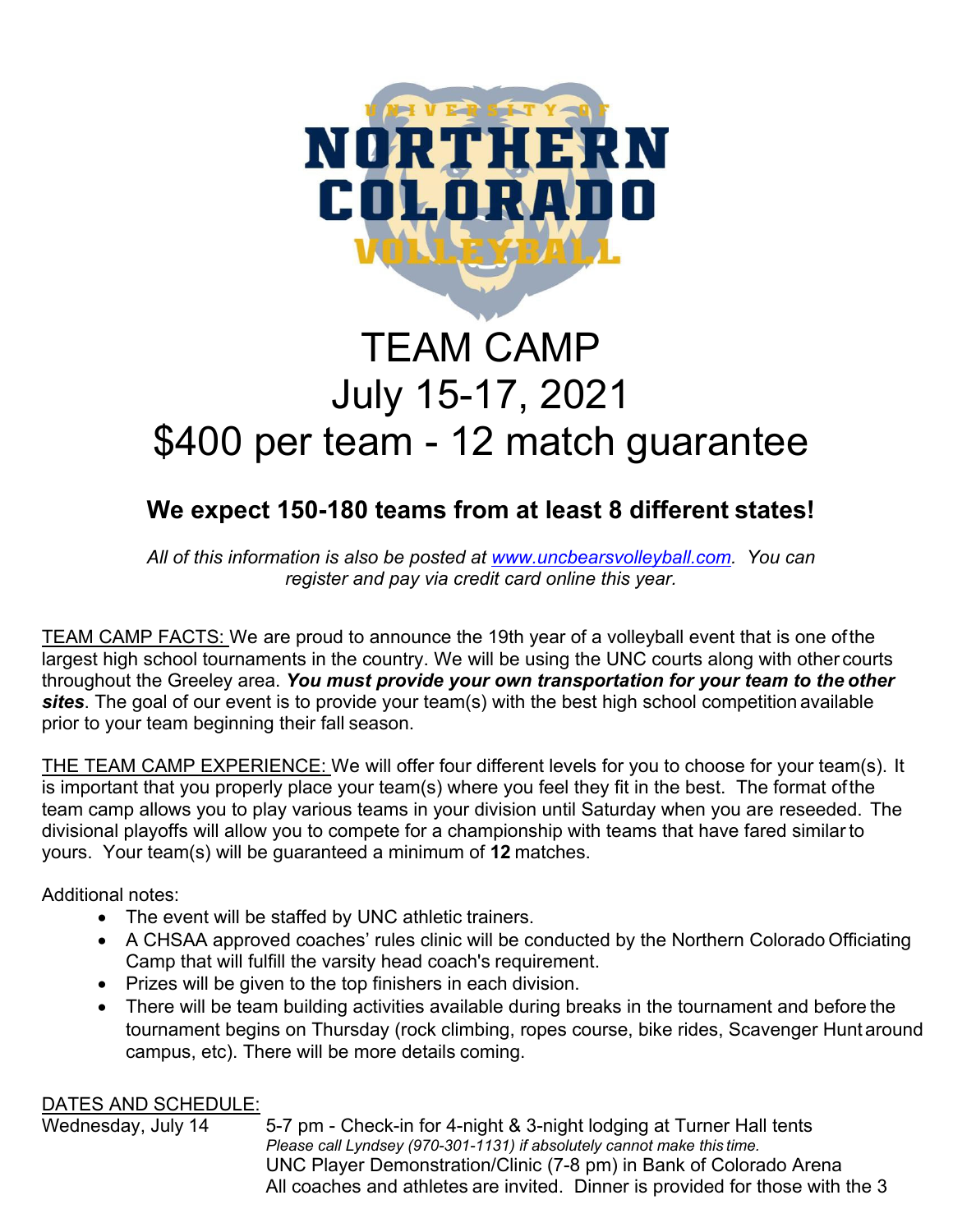or 4-night meal plan.

8:30 pm - Approximate finish

Thursday, July 15 8:30-10 am Check-in for commuter teams (Butler Hancock north entrance) and 2-night lodging (Turner Hall tents) 11 am - Round 1 of pool play begins *(There will not be a lunch break. Teams with a meal plan will receive a sack lunch to take to their first site. You can pick up your lunches 9 am-1 pm at Holmes Dining Hall.)* 5-6:30 pm - Dinner Break 6:30 pm - Power Play match (play one match and officiate one match)

Friday, July 16 8 am - Round 2 of pool play begins 12-1:30 pm - Lunch Break 1:30 pm Round 2 of pool play continues 3:30 pm - Round 3 of pool play begins 4:30-6 pm - Dinner Break 6 pm - Round 3 of pool play continues 8 pm - Approximate finish



Saturday, July 17 8 am - Round 3 of pool play continues 11-12:30 pm - Lunch Break 12:30 pm - Power Play match (play one match and officiate one match) 2:30 pm - Divisional playoffs (Single Elimination) 5:30 or 6:30 pm Championship matches

Sunday, July 18 Check-out for 4-night lodging (7-8 am)

We have secured enough court space to accommodate the first 150 teams. **SPACE WILL NOT BE HELD WITHOUT A \$200 DEPOSIT FOR EACH TEAM. THE DEPOSIT IS NON-REFUNDABLE**. **YOUR SEED WILL BE BASED ON A FIRST-COME, FIRST SERVE BASIS.** (Example: The first entry and deposit we receive will be seeded #1). Upon receiving your entry, we will email a confirmation and provide you with additional details.

#### DIVISION BREAKDOWN:

- *ELITE DIVISION:* This division was new in 2015 and will be a great addition for the highly competitive teams. The division will be limited to **28 teams** on a first come first serve basis. All Elite matches will be played on campus.
- **DIVISION 1***:* This division of the team camp is intended for varsity teams seeking top-notch competition. The top 4 teams after pool play on the 2nd day will automatically be moved up to the Elite Division. Some of the Division 1 matches will be on campus and some will be off-site. Limited to the first **80 teams.**
- *DIVISION 2*: Intended for less experienced or smaller school varsity teams and solid junior varsity teams. The competition in this division is still strong. Limited to the first **64 teams.**
- *DIVISION 3:* Intended for less experienced, junior varsity teams or incoming freshman teams. This division will be limited to the first **28 teams.**

*Division placement of your team(s) is made by the high school coach. Some coaches want to place their team higher to challenge them, while others may want to give their team some success at a lower level.* 

### THE TEAM CAMP FORMAT:

The team camp will begin with the first round of pool play starting at **11 am on Thursday, July 15.** 

- Each round of pool play will be three matches (2 out of 3 sets).
- The team camp is primarily officiated by the participating teams. It is helpful for the officiating team if your players wear a numbered shirt, however it is not required.
- All teams must bring their own warm-up balls, medicine kit, and whistles. We will not be able to provide ice to all athletes requesting it. It will only be used for emergencies.
- A team camp store will be available with great t-shirts, shorts, and volleyball apparel.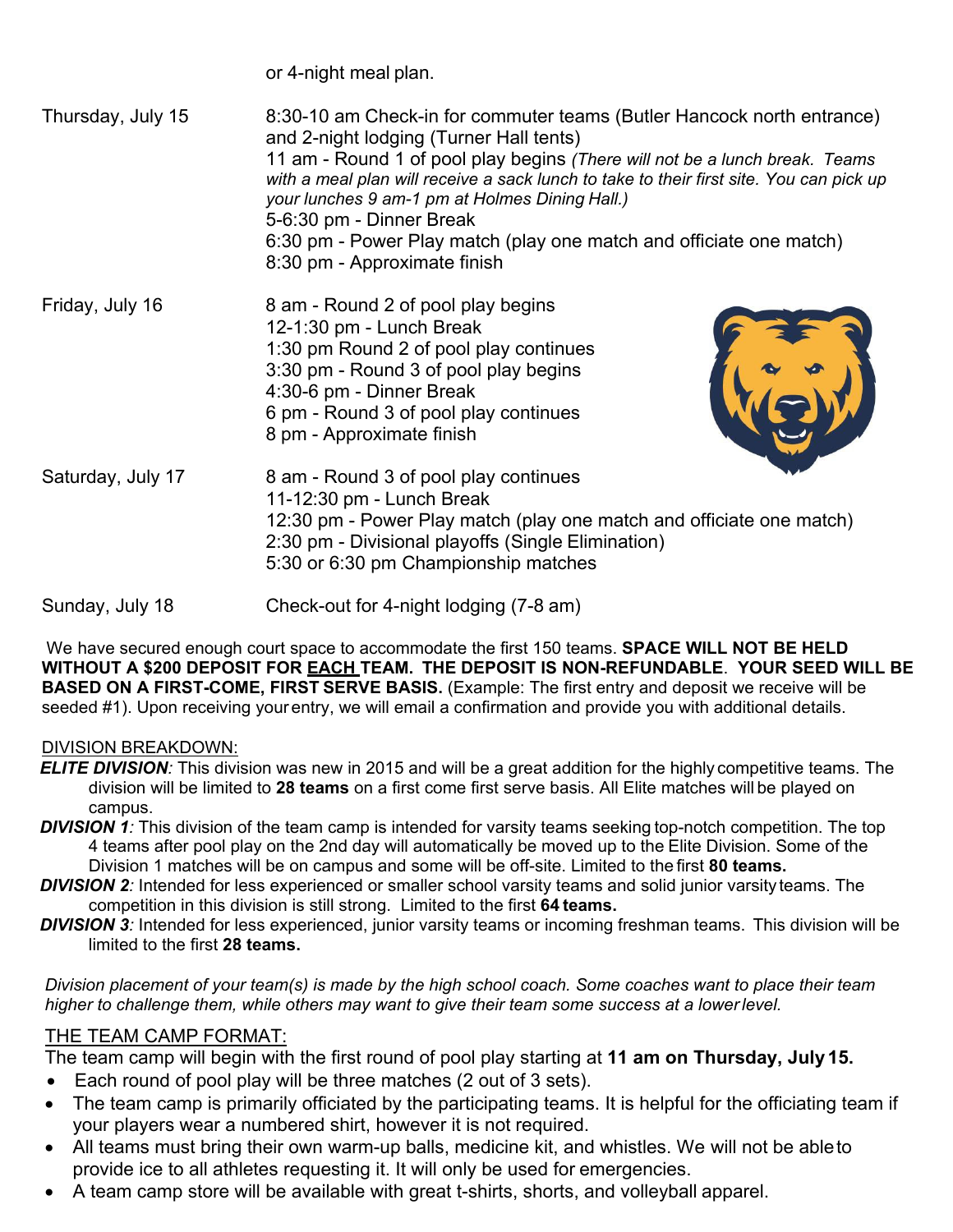## **Dorm and Meal Plan Options**

 By completing the attached form you will be securing dorm space and/or meal plan. **Please submit the reservation form and rooming assignment by July 1.** We will not be collecting a deposit for dorms this year. We do not want to issue refunds, so please wait to pay your balance until you know the exact number you will be bringing to camp. **It will be first come-first serve for the newer dorms.** Your dorm assignment, campus map and schedule will be emailed to you by July 12. One adult (parent, chaperone, or coach) must stay with your team in the dorms.

### CHARGES PER PERSON

| Option A | 4 nights of lodging with 11 meals (first meal is Wednesday dinner) | \$260      |
|----------|--------------------------------------------------------------------|------------|
| Option B | 3 nights of lodging with 9 meals (first meal is Wednesday dinner)  | \$230      |
| Option C | 2 nights of lodging with 7 meals (first meal is Thursday lunch)    | \$200      |
| Option D | Meal plan only (7 meals, first meal is Thursday lunch)             | \$100      |
| Option E | Meal plan only (5 meals, first meal is Thursday dinner)            | \$75       |
| Option F | Housing only, no meals                                             | \$55/night |

Thursday lunch will be a sack lunch picked up at Holmes Dining Hall before reporting to your first site. All of the meals will be served at Holmes Dining Hall. Coaches, chaperones, and parents pay the same rate as the campers.

*The price options above are in addition to the \$400 team fee that all teams (commuter & resident) pay*.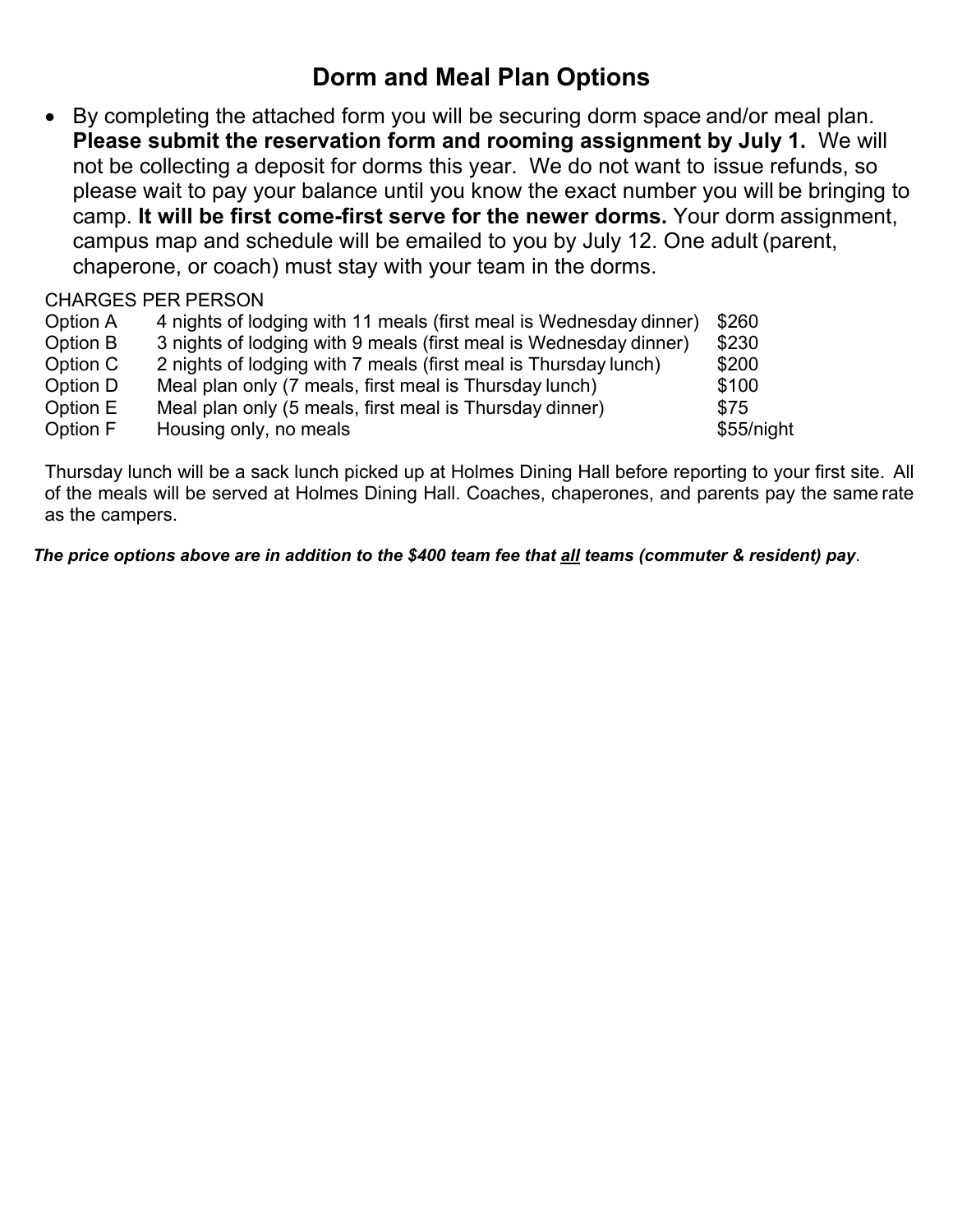# **Northern Colorado Team Camp - July 15-17, 2021 Team Entry Form**

Cost: \$400 per team

(\$200 non-refundable deposit *per team* must be submitted with entry.) Only *one* entry form is needed for all teams from one school.

High School: \_\_\_\_\_\_\_\_\_\_\_\_\_\_\_\_\_\_\_\_\_\_\_\_\_\_\_\_\_\_State: \_\_\_\_\_\_\_\_\_ # of total teams: \_\_\_\_\_\_\_\_

| <b>Team Name</b><br>(i.e. Varsity, JV Blue) | <b>Division</b><br>(Elite, 1,<br>2, or 3) | Coach<br>(Full Name for<br>each team) | <b>Coach's cell</b><br>phone# | <b>Coach's email address</b> |
|---------------------------------------------|-------------------------------------------|---------------------------------------|-------------------------------|------------------------------|
|                                             |                                           |                                       |                               |                              |
|                                             |                                           |                                       |                               |                              |
|                                             |                                           |                                       |                               |                              |
|                                             |                                           |                                       |                               |                              |

- A confirmation will be sent via email to each email address you provide.
- ◆ We need cell phone numbers for each coach to contact you during the tournament.

### Please check one:

- $\Box$  The dorm option is enclosed.
- $\Box$  We plan to stay in the dorm & will send the reservation form before July 1. Estimate # of players Estimate # of adult females Estimate # of adult males Estimate # of nights (2/3/4)
- $\Box$  We will not be staying in the dorms.

### Please check one:

- □ **Check is enclosed.** *Make checks payable to: Lyndsey Oates Volleyball Camps*
- □ **I'd like to pay with a credit card**. *Call 970-351-1719 or go to www.uncbearsvolleyball.com*

Please send completed form and payment to:

**UNC Volleyball Team Camp Attn: Head Coach Lyndsey Oates 280 Butler Hancock Greeley, CO 80639** Phone: 970-351-1719 Email: Lyndsey.Oates@unco.edu

| <b>FOR UNC VOLLEYBALL ONLY</b> |               |  |  |  |  |
|--------------------------------|---------------|--|--|--|--|
| Amt Paid                       | Amt Due       |  |  |  |  |
| Date Rec'd                     | $Check/CC \#$ |  |  |  |  |
|                                |               |  |  |  |  |

□ We are a new team to the camp. I was referred by *(head coach/school)*

 $\Box$  We have a player on our team UNC should watch as a potential recruit:  $\Box$ 

*(name/position/graduation year)* 

*This team entry form does not secure you a space in the dorm. Please complete the Dorm Reservation Form.*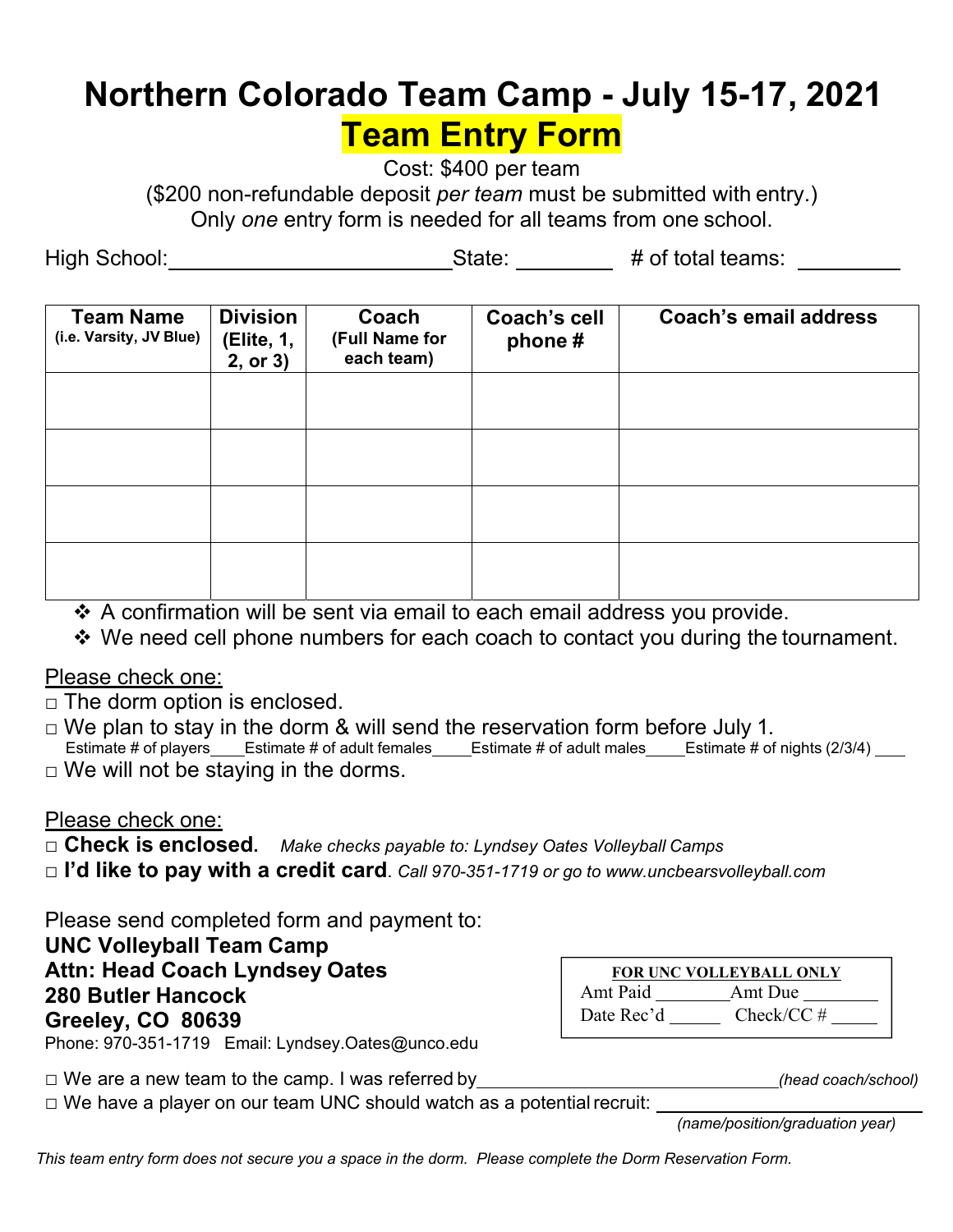# **Northern Colorado Team Camp - July 15-17, 2021 DORM RESERVATION FORM**

Please submit by July 1 with your rooming list.

**School Name: Coach Name: \_** 

Reservation Type:

- $\Box$  4 Nights/11 Meals (\$260)
- $\Box$  3 Nights/9 Meals (\$230)
- $\Box$  2 Nights/7 Meals (\$200)
- $\Box$  7 Meals Only (\$100)
- $\Box$  5 Meals Only (\$75)
- $\Box$  Housing Only (\$55/night)
- Number Reserved:
- Athletes
- Female Coaches/Chaperones
- Male Coaches/Chaperones

 **Total Spaces Reserved**

Room Assignments: Along with your confirmation packet you will receive a blank excel document via email to return with your room assignments due July 1.

*(You are charged per person, not per room. There will be 2 people per room or 4 people per suite depending on your dorm assignment.)*

Dorm Payment:

**Number of Spaces Reserved for full meal plan** 

| $\boldsymbol{\mathsf{X}}$<br>\$<br>$\pm$                                                                 | Cost of your plan                      |                                                              |  |  |
|----------------------------------------------------------------------------------------------------------|----------------------------------------|--------------------------------------------------------------|--|--|
| \$                                                                                                       | <b>Additional Meals or Housing</b>     |                                                              |  |  |
| $\boldsymbol{\mathsf{S}}$                                                                                | <b>Total Cost of Housing/Meal Plan</b> | FOR UNC VOLLEYBALL ONLY<br>Date Rec'd<br>Check/CC#<br>Amount |  |  |
| $\boldsymbol{\mathsf{S}}$                                                                                | Payment Made with this form            |                                                              |  |  |
|                                                                                                          |                                        |                                                              |  |  |
| \$                                                                                                       | Balance Due (please bring to check-in) |                                                              |  |  |
| Please attach check (payable to Lyndsey Oates Volleyhall Camps) or register opline with your credit card |                                        |                                                              |  |  |

*Please attach check (payable to Lyndsey Oates Volleyball Camps) or register online with your credit card.*

*This dorm reservation form and deposit do not secure you a spot in the tournament. Please complete the Team Entry form.*